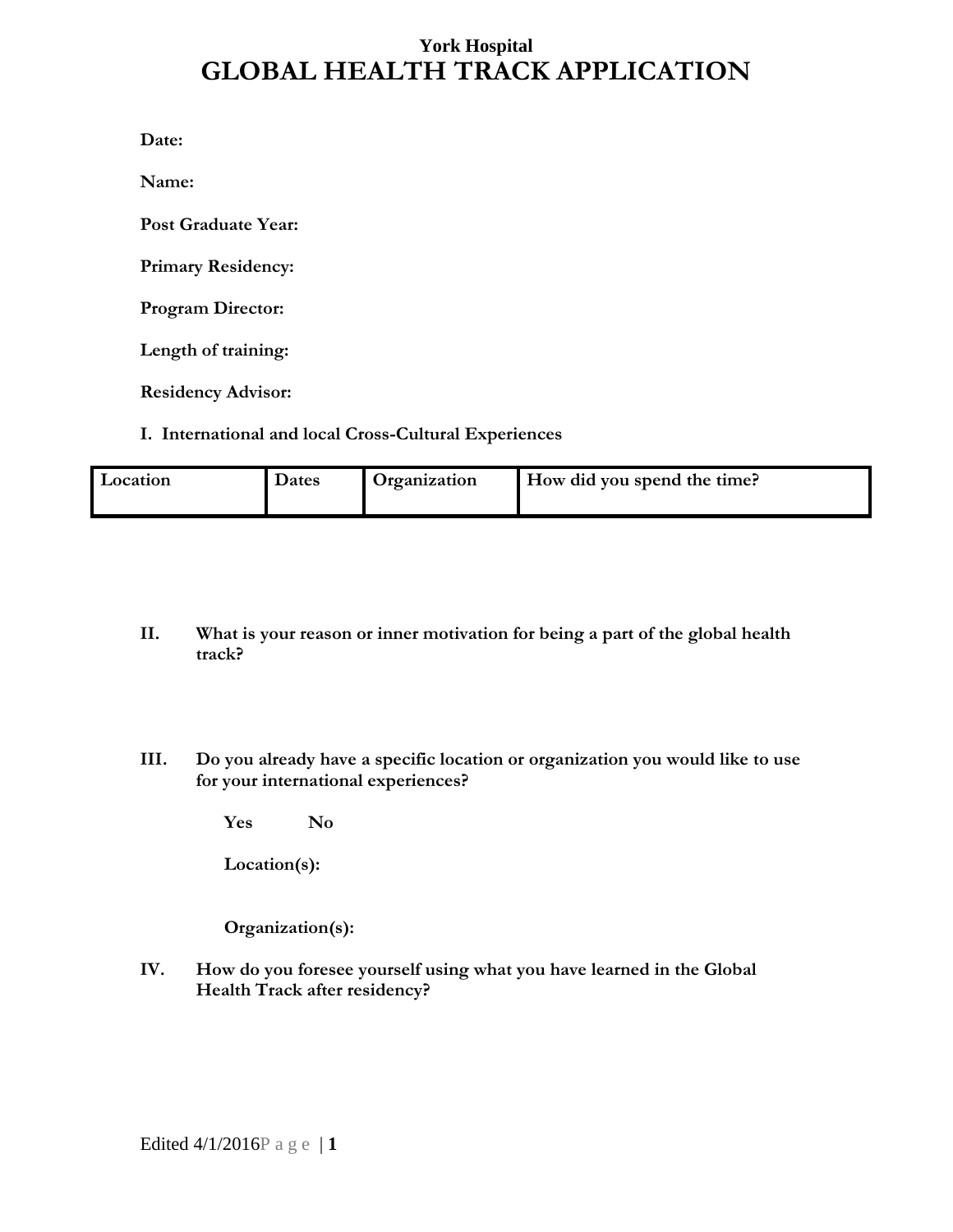**V. Take some time to think through and list your goals for your experiences as part of the global health track. This is an important step because it will help to shape the track we collaboratively build for you.** 

## **CLINICAL EXPERIENCE, EVALUATION, and FEEDBACK**

### **Requirements:**

**Residents will be involved in global health experiences to facilitate a broader understanding of the clinical knowledge, administrative expertise for planning and deploying on a global health experience, and other skills needed to translate global health work into meaningful clinical, teaching, and learning experiences.**

## **Residents involved in the global health curriculum will:**

- Be assigned a faculty advisor to guide their efforts, planning, and follow-up activities.
- Attend at least half of the monthly global health seminar sessions.
- Complete a global health experience/trip following the trip, residents must:
	- o Complete a case report based on a patient seen during the experience
- Case report should be presented at Residents' Research Day (or another regional/national meeting – may present at both)
	- o Complete a brief summary/presentation based on the experience
- This presentation should be given to the residents' residency program group
- Consider giving this presentation to organizations providing external funding assistance or other community groups
- Summaries will be collated a part of justification to the York Health Foundation for financial support
	- o Consider another scholarly project based on the experience these may include:
- Primary research (would satisfy the case report requirement)

| For office use only                             |      |
|-------------------------------------------------|------|
| Signature of Primary Residency Program Director | Date |
| Signature of Director of Global Health Track    | Date |
|                                                 |      |